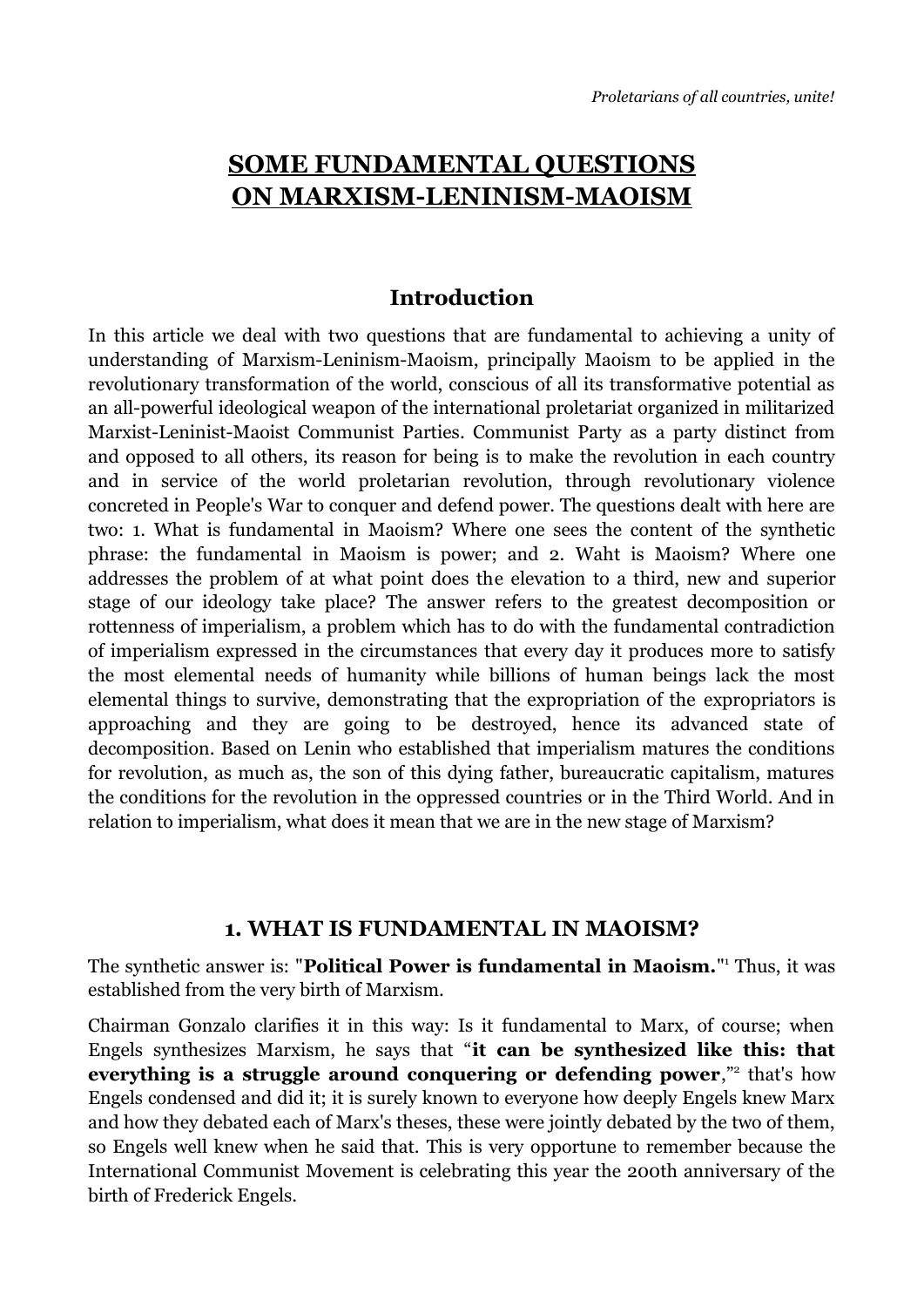Lenin says: "**The dictatorship of the proletariat as the instrument of the proletarian revolution. The question of the proletarian dictatorship is above all a question of the main content of the proletarian revolution.** [...] **"The fundamental question of every revolution is the question of power" (Lenin).**" 3

After all, if this is true of both Marx and Lenin, it cannot be any other way for Chairman Mao. In every communist, it is so.

The Communist Party is for the conquest of power by the class, by the people, by the dictatorship led by him in all cases. That corresponds to all communists because that is in all three and that is fundamental. It is sufficient to remember that the thesis of Chairman Mao with which he begins "Problems of war and strategy' where the problem of universal validity lies, there he tells us the problem is power. Now, "**political power for the proletariat, power for the dictatorship of the proletariat, power based on an armed force led by the Communist Party.**" 4

Political Power is fundamental in Maoism; it is a synthetic sentence that has to be unravelled; one has to see what it contains, it contains three questions. "**More explicitly: 1) Political power under the leadership of the proletariat in the democratic revolution;**" <sup>5</sup> Why? There is a joint dictatorship. What does the proletariat gain? The leadership, that's it, nothing more. "**2) Political power for the dictatorship of the proletariat in the socialist and cultural revolutions.**"<sup>6</sup>, easy to understand, these specifications are necessary. "**3) Political power based on an armed force led by the Communist Party, conquered and defended through people's war.**" 7

We can very easily adopt this synthetic phrase: Political Power is fundamental in Maoism, but we must take out the content it has, that is, what those three questions contain.

### **2. WHAT IS MAOISM?**

To this question, as in the above, Chairman Gonzalo responds with the document "On Marxism-Leninism-Maoism" of the First Congress of the CPP: "**Maoism is the elevation of Marxism-Leninism to a new, third, and superior stage in the struggle for proletarian leadership of the democratic revolution, the development of the construction of socialism and the continuation of the revolution under the proletarian dictatorship as a proletarian cultural revolution; when imperialism deepens its decomposition and revolution has become the main tendency of history, amidst the most complex and largest wars seen to date and the implacable struggle against contemporary revisionism.**" 8

And, in the part of the definition enunciated above, which says: it is the elevation of Marxism-Leninism to a new, third, and superior stage -well defined- in the struggle for proletarian leadership of the democratic revolution, the development of the construction of socialism and the continuation of the revolution under the proletarian dictatorship.

At what moment? In the 9th. Congress of the Communist Party of China it is said that Maoism or Mao Tsetung Thought, as it was called in China at the time, was about the collapse of imperialism and the triumph of socialism; but for the definition it was decided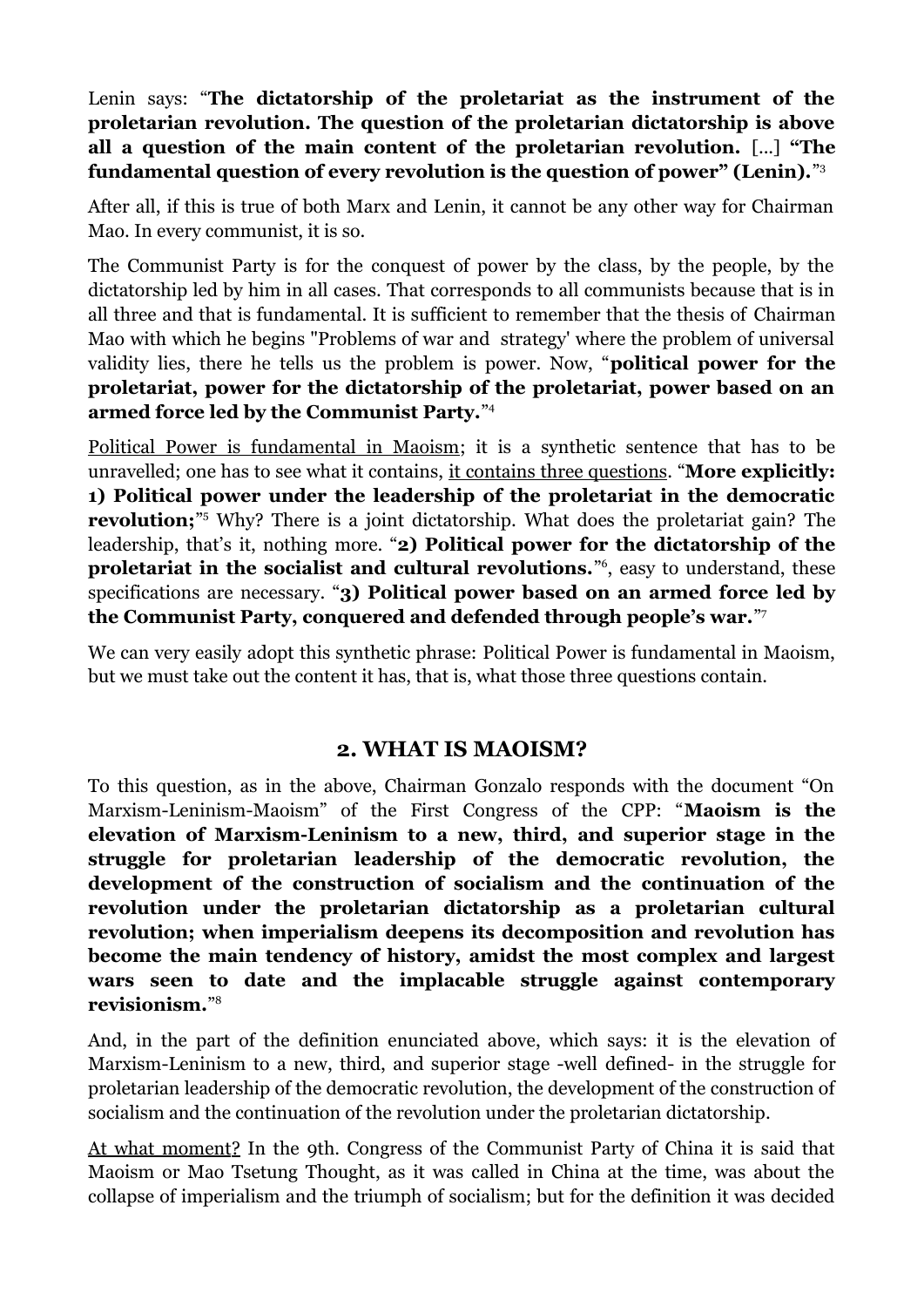to take Chairman Mao's own ideas, he speaks of the decomposition of imperialism, so he tells us, then it is better to take what is his, especially if Maoism is being defined, that is the reason: "**when imperialism deepens its decomposition and revolution has become the main tendency of history.**"<sup>9</sup> The latter is also Chairman Mao's thesis. "Amidst the most complex and largest wars seen to date ..."<sup>10</sup> Obviously: World War II, the wars of national liberation, the Great Chinese Revolution, are they immense wars or not? Chairman Gonzalo is linking it with that and clarifies the reason for the question: What did Lenin tell us? That an era of complex wars was opening up, isn't that the truth? Well, Chairman Mao is a product of this. Moreover, the definition says: "and the implacable struggle against contemporary revisionism"<sup>11</sup> . Yes, Chairman Mao's struggle against revisionism has been implacable!

# **On the decomposition of imperialism keep in mind the following:**

The economic and political relations that are developing due to the process of decomposition of imperialism. How can we define this moment, this period in which we are developing? Where have we found the question? In the President himself - the decomposition of imperialism is greater every day. With his own positions, he poses that. Who can deny the greater decomposition of imperialism every day, isn't it sinking more and more? It is decomposing, it is rotting; if some can invoke that they produce more, what the hell does it matter? That is the problem. If they produce more, what they are doing is to show that there are all means to satisfy elementary needs. Already in the Second World War, what did they say at the end of it? It would be enough to work four hours and all the fundamental needs of humanity could be satisfied. Well, the leap from 1950 to 1975 has doubled production from 1900 to 1950 and production from 1900 to 1950 is equal to all of humanity's since its beginning. Can you imagine? That shows that the times of expropriation of the expropriators are coming and that they are going to be destroyed, that's why they are decomposing.



Source: J. Bradford DeLong: "Estimating World GDP, One Million B.C. - Present"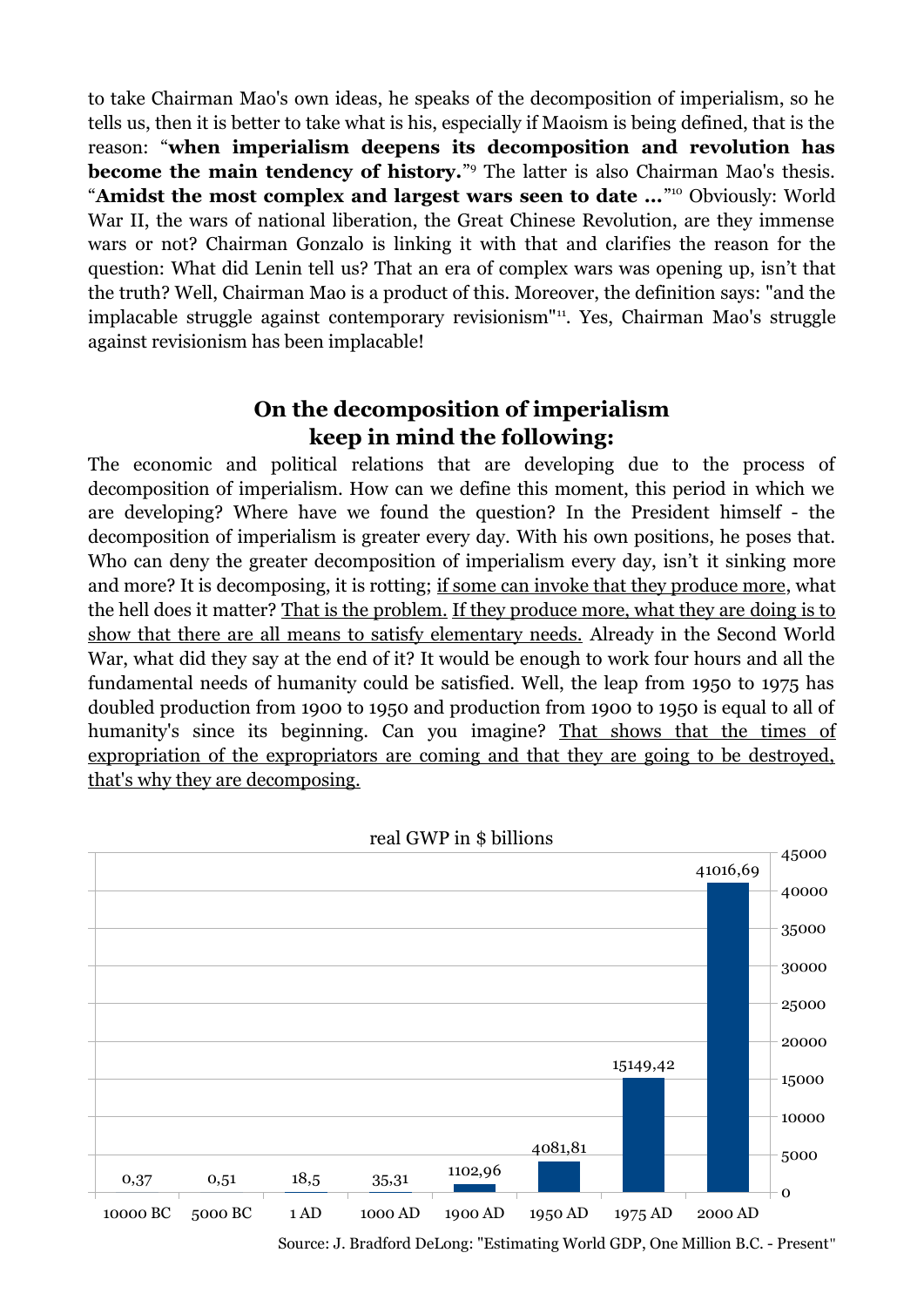Some say Lenin was wrong because it is ostensible that they have more rockets, more weapons, but is not this an expression of weakness in the whole world? Throughout history it has always been an expression of weakness. What Marxism says is that imperialism hinders all the capacity that the existing means of production have, it does not say that they do not produce; that is what Hoxha never understood in his miserable existence; they have confused and some repeat, they do not understand the problem, that is the question. That is, the decomposition of imperialism and its ever increasing artillery, a sign of weakness and not strength; look at any history or see history in depth and you will understand, any military history shows this.

## **On the historical location of Maoism**

Here it becomes clear why the deduction that Leninism is for the whole stage of imperialism is false. And it clarifies, in the manner previously explained, the fundamentals of Maoism and how to locate it historically. From the latter a problem arises in relation to a new stage of the ideology of the proletariat, one can say "yes, but here they are avoiding the problem that we are in the epoch of imperialism"; until today it is difficult to understand what the reason is or what it means that we are in the epoch of imperialism, what does that have to do with a new stage of our ideology and why? It has been read so many times from many organizations who state there can't be a third stage - because we are in the era of imperialism, is that reason enough? No, what is that reason, it has no foundation whatsoever. Where does this come from? From two sources:

First: what Comrade Stalin said in 1924 at the Sverdlov University. Don't forget how many years ago, a lot of years. It is a short time, if we count up the years that have passed since the First Congress of the CPP. It is ninety six years that he said that, but what does Comrade Stalin say? We must not only read this little piece of comrade Stalin, we must read everything that follows and is developed by the comrade; he says, for example, that Marx and Engels were in the pre-revolutionary era and what happens is that we have entered an era in which the revolution is already mature. That is what Lenin said in essence about imperialism. That is what he says, he does not say more; where does he say there cannot be another thought or another new stage? Where does he say so? He does not say so anywhere, nor can it be derived from that statement by comrade Stalin. Then, it is 96 years old and comrade Stalin said it, but he does not say that there won't be another stage. He is placing Leninism within imperialism, but it cannot be derived from that in all imperialism it is Leninism, it does not correspond, it is a false deduction. If you read Stalin's lecture - you can read it, it is in "The Foundations of Leninism", we all know the text, - you have to read it completely.

#### "**What, then, in the last analysis, is Leninism?**

**Leninism is Marxism of the era of imperialism and the proletarian revolution. To be more exact, Leninism is the theory and tactics of the proletarian revolution in general, the theory and tactics of the dictatorship of the proletariat in particular. Marx and Engels pursued their activities in the prerevolutionary period (we have the proletarian revolution in mind), when developed imperialism did not yet exist, in the period of the proletarians'**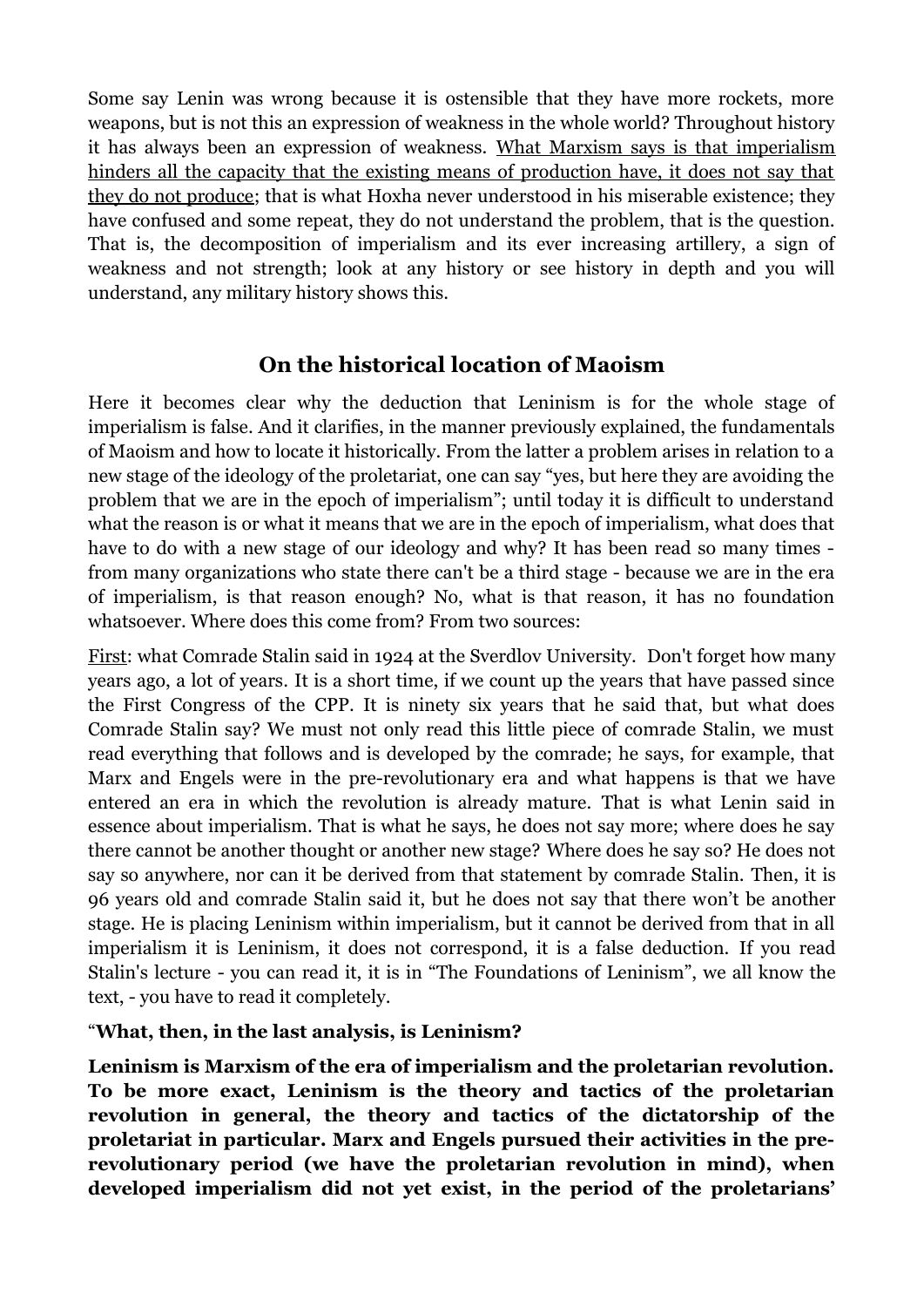**preparation for revolution, in the period when the proletarian revolution was not yet an immediate practical inevitability. But Lenin, the disciple of Marx and Engels, pursued his activities in the period of developed imperialism, in the period of the unfolding proletarian revolution, when the proletarian revolution had already triumphed in one country, had smashed bourgeois democracy and had ushered in the era of proletarian democracy, the era of the Soviets.**

**That is why Leninism is the further development of Marxism.**

**It is usual to point to the exceptionally militant and exceptionally revolutionary character of Leninism. This is quite correct. But this specific feature of Leninism is due to two causes: firstly, to the fact that Leninism emerged from the proletarian revolution, the imprint of which it cannot but bear; secondly, to the fact that it grew and became strong in clashes with the opportunism of the Second International, the fight against which 3 Introduction was and remains an essential preliminary condition for a successful fight against capitalism. It must not be forgotten that between Marx and Engels, on the one hand, and Lenin, on the other, there lies a whole period of undivided domination of the opportunism of the Second International, and the ruthless struggle against this opportunism could not but constitute one of the most important tasks of Leninism.**" 12

Second source: what is written in the first part of Stalin's quote, is the same thing as what the 10th Congress of the Communist Party of China states, or not? That is what it says: "We are still in the era of imperialism [...] Leninism is Marxism of the era of imperialism [...] the era has not changed."<sup>13</sup> But what is the 10th Congress? Isn't it the return of the right, isn't it the return of Teng? It is the return of Teng to the Central Committee and why did they return? Did the right wing have weight, or not? They recovered positions, in the intricate class struggle they recovered positions. So why then should what the 10th Congress says going to weigh, should the 10th Congress be measures in any case? Looking at the 10th Congress, one thing is what Chou En-lai said presenting the Political Report and another thing is what Wang Jun-wen specifies presenting the Statutes, one sees that there is struggle and contention, one cannot forget that. Then, the agreement of the 9th Congress, which established Marxism-Leninism-Mao Tsetung Thought, separated by hyphens, formerly separated by a comma, which is different, begins to be questioned. To put Marxism-Leninism, Mao Tsetung Thought is one thing, the form it first was enunciated, then the form changed, separated by hyphens. The right-wingers' return congress is being invoked, where there is a sharp struggle. Remember that comrade Chiang Ching was a consistent standard-bearer of Maoism. The trial that this miserable Teng has given to her proves it, could they have broken her? No. While Wang Jun-wen, who was considered as the future champion, the one that should follow Mao, miserably bowed his knee, while that Yao Wen-yuan bowed his knee and asked for mercy, comrade Chiang Ching did not bow, neither did comrade Chang Chun-chao, but it was comrade Chiang Ching who kept the flag, that is what has to be understood. Without denying the role of comrade Chang Chun-chao, it is not the same as the role of comrade Chiang Ching in the Great Proletarian Cultural Revolution, facts are facts, they cannot be denied with words. The role of comrade Chiang Ching in the GPCR is extraordinary! And she has kept the flag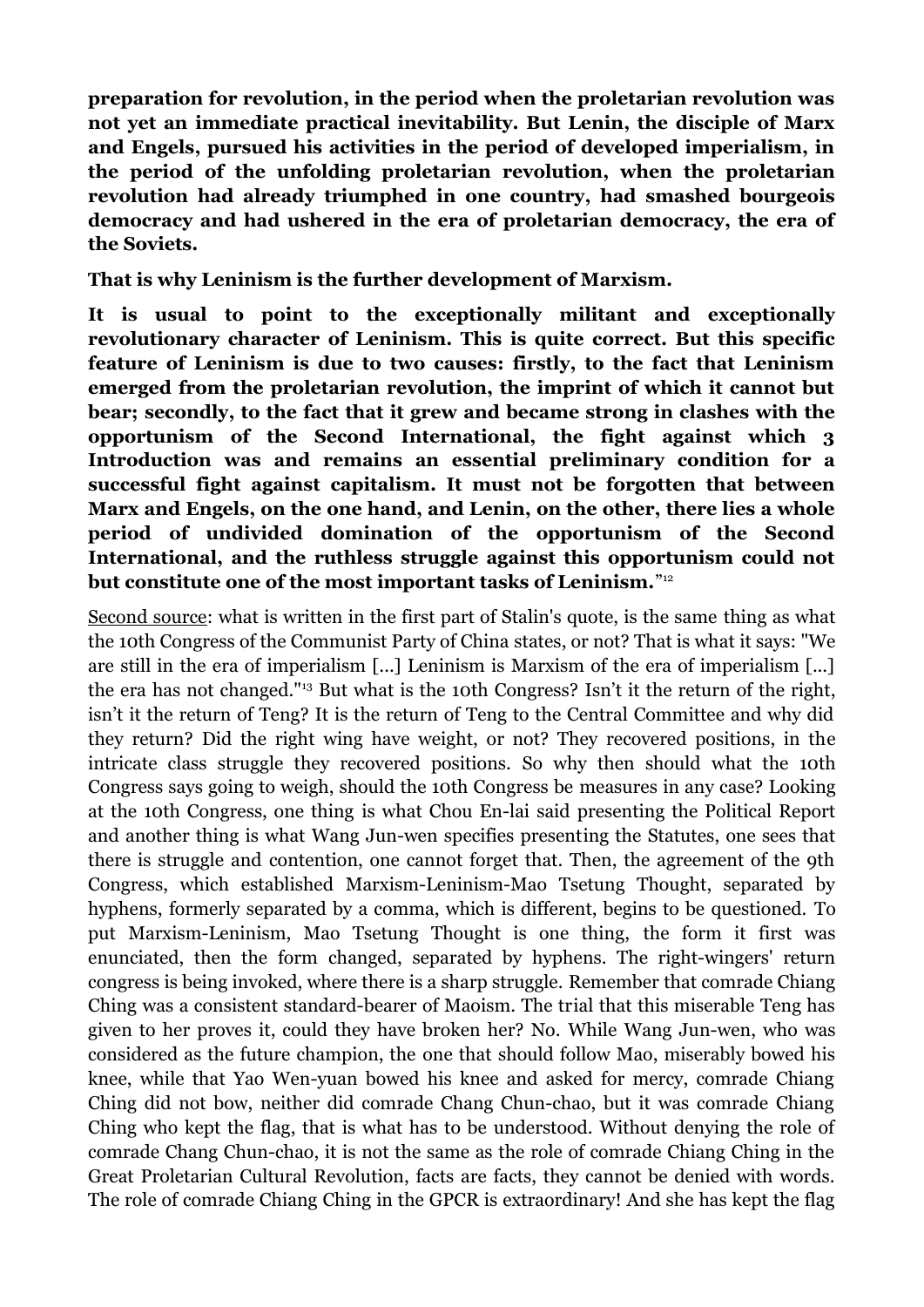without kneeling, facing Teng and her revisionist gang in the "trial", who has called them fascists, who has called them revisionists, who has said: You are godless and lawless? Who? Wasn't it her?<sup>14</sup> We must remember this.

Back to topic, President Gonzalo tells us, it is not sufficient to invoke imperialism to deny, nor can it be said that there is no room for a new stage. Why? On capitalism: Is capitalism a mode of production, is it the last one or not? Or is imperialism another mode of production? It is clear that capitalism is the last mode of production. What happened is that a pre-monopolist and a monopolist have been specified. That is imperialism, nothing else. See how what was a unit – capitalism - is differentiated in two parts, or not? Now, will imperialism always be the same or will it have a process of development? In short, is the decomposition of imperialism increasing or has it always been the same? Then it is to define the moments of the process of imperialism, or will it not have a process? There is nothing on earth that does not have its process. So, as it is, there is no reason why this process of decomposition should not generate a new stage. Therefore, it is not a question of not fitting into the same stage, because this is not solid. Moreover, no foundation has ever been given, it is only said that it does not fit in a single stage but it is not said why, because it is only a statement based on what comrade Stalin said in 1924 or repeating what the 10th Congress said and it has no foundation whatsoever. Moreover those who uphold this would have to prove first that there is no room for a new stage of the scientific ideology of the proletariat in the whole stage of monopoly capitalism or imperialism.

### **REGARDING THE STRUGGLE FOR MAOISM**

1935 is a milestone in the question of establishing Mao Tsetung thought, but one would have to look for its roots, its background, from where it begins to be generated. It is better to explain the previous: it is in 1924 itself that Leninism begins to be considered, or isn't it like that? And it is only then that it begins to be considered as a new stage of Marxism; but Leninist ideas historically begin in 1903. We should also look at Maoism, which we believe is very important, as it dates back to 1927: "**Political power grows out of the barrel of a gun.**" <sup>15</sup> The road to encircle the cities from the countryside, the People's War, in short, a very important moment. Can it be traced back to earlier times, perhaps? What we should stress is that we need to look at the background, consider where Maoist ideas are beginning to differentiate themselves or to emerge. "**In 1945 the VII Congress agreed that the CPC was guided by Marxism-Leninism Mao Tse-tung Thought**" <sup>16</sup>, it was comrade Jen Bi-shi who raised as an informant at the 7th Congress. In the 8th Congress, only Marxism-Leninism was said, but there was a right-wing line, that of Liu. In the 9th Congress, which is the biggest of the Congresses of the Communist Party of China - there are two big Congresses, after all, the 7th and the 9th Congresses, 1945 and 1969 -, it was there that it is sanctioned that the Communist Party of China is guided by Marxism-Leninism-Mao Tsetung Thought, that was the advance that was made. In the 1950's Maoism spread all over the world and further in the cultural revolution with even more reason; this is how the formula or formulation Marxism-Leninism-Mao Tsetung Thought begins to be taken in the world.

Chairman Gonzalo states that we must take into account how Maoism has developed and see it as a unity.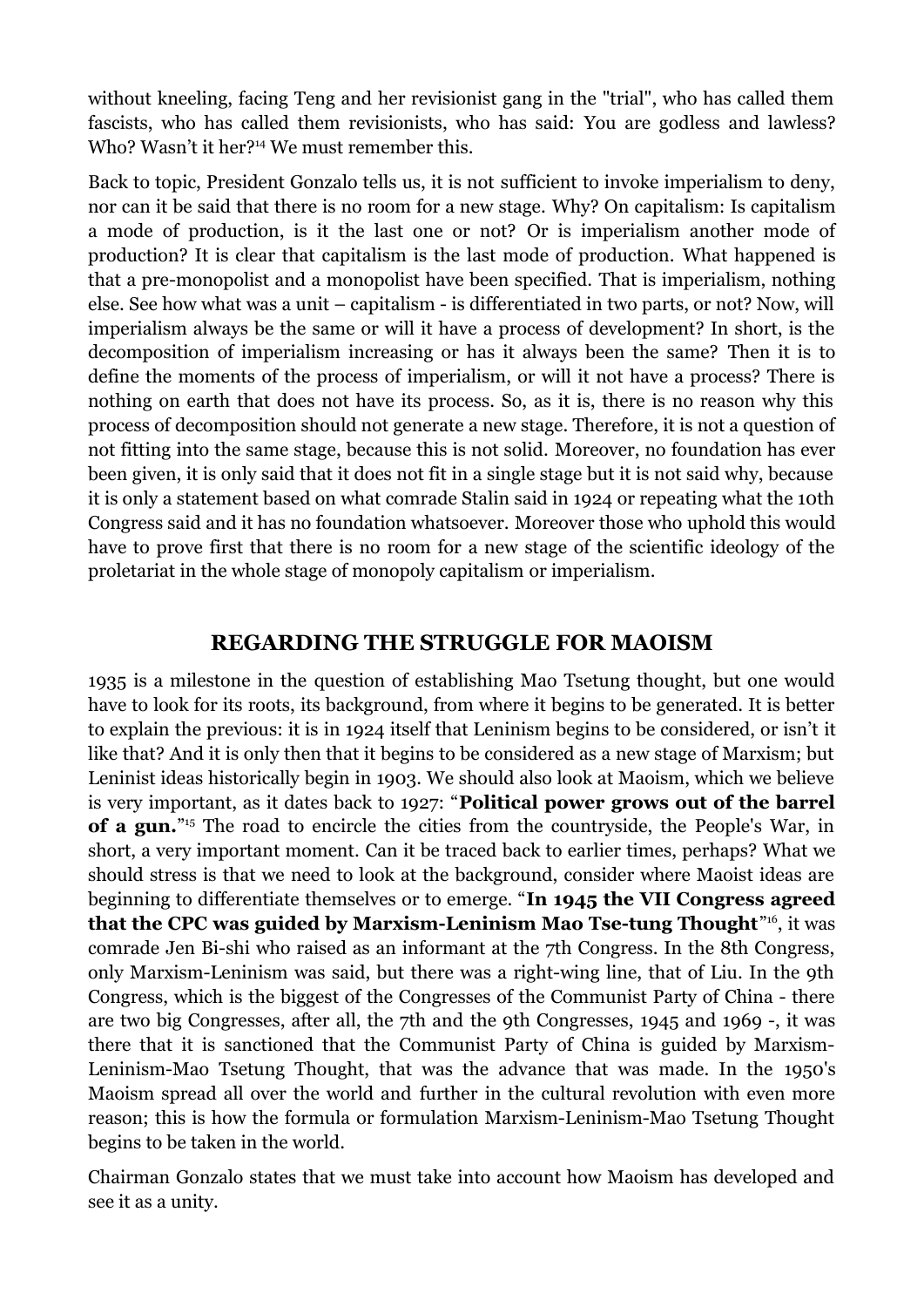With the death of Chairman Mao, Maoism has to face the triple attack of the Soviets, the Chinese revisionists and the Party of Labour of Albania, but Hoxha has already died, but he was the one who artfully attacked the Chairman.

In the case of the PCP it is remarkable that it is the People's War that has also enabled Chairman Gonzalo and the PCP to understand Maoism as a new, third and superior stage of Marxism. In the face of the triple revisionist attack against Maoism, it was stated that the time had come to take up the defence of Marxism and that this triple attack would only be a prologue of its new development. It is easy to understand, isn't it? Because Marxism has always developed in struggle.

One more question of great importance is what Chairman Mao said in a meeting with representatives of the Party of Labour of Albania, analysing the cultural revolution, is going to raise and ask in a moment to the Chinese comrades - not the Albanians because being invited it is impolite to do so -; he asked them: "What is the aim of the present cultural revolution?" The Chinese comrades answer: "To regain power". He says, "that will be a method, a goal, the objective is to remould the soul!"<sup>17</sup> To remould! In order to have a firm and solid ideology. If that is not achieved, as long as we do not achieve that, we will always have problems. That is the point. This is what we must aim for, at the ideology, to remould the soul of the people, as he said. You crush one thousand revisionists and two thousand appear - why? The problem is not simply to destroy them. The problem is to remould the soul of the people, to transform the ideology, that is what Chairman Mao says.

Chairman Gonzalo has clearly established what needs to be emphasised most from Maoism, and therefore on THE GREAT PROLETARY CULTURAL REVOLUTION, he specifies: The Great Proletarian Cultural Revolution in a historical perspective is the most transcendental development of Marxism-Leninism made by Chairman Mao, of course. But why do we say "in historical perspective"? He gave us a negative example, saying: For example the RIM made a campaign in 1987, "Forward Along the Path Charted by Mao Tsetung!" <sup>18</sup> to focus on two problems: the ten years of the death of Chairman Mao and the cultural revolution; the CPP objected to it because we cannot celebrate the death of the leaders and from there they started to focus on the cultural revolution. The name given to the campaign was to avoid clashes with the CPP, because at that time some people said, Mao Tsetung Thought, others Maoism and to avoid clashes they came up with this smart Solomonic solution. Skilful, right? "The Path Charted", neither one nor the other, a third position. What a solution? We had two problems, three problems! What nonsense! Cover! The background was the desire to impose Mao Tsetung Thought, that was its background.

Chairman Gonzalo continues on the same question: is a cultural revolution the order of the day in the USA? First they will have to make a socialist revolution, they said in the 1990s; well, it would be a great thing if it would be done. But way are they going, what are they going to do, in short, we would love it to be done, it would have immense repercussions in the world, of course. How can we not agree with the revolution being made in the USA, wouldn't it be very good for us? And if it were to be carried out in the USSR, we would dance with our hands on the ground, happily, because it would bring down a sinister and cursed clique, wouldn't it? Of course we agree, how couldn't we? But we know well that reality does not drives us to that, we have to understand that.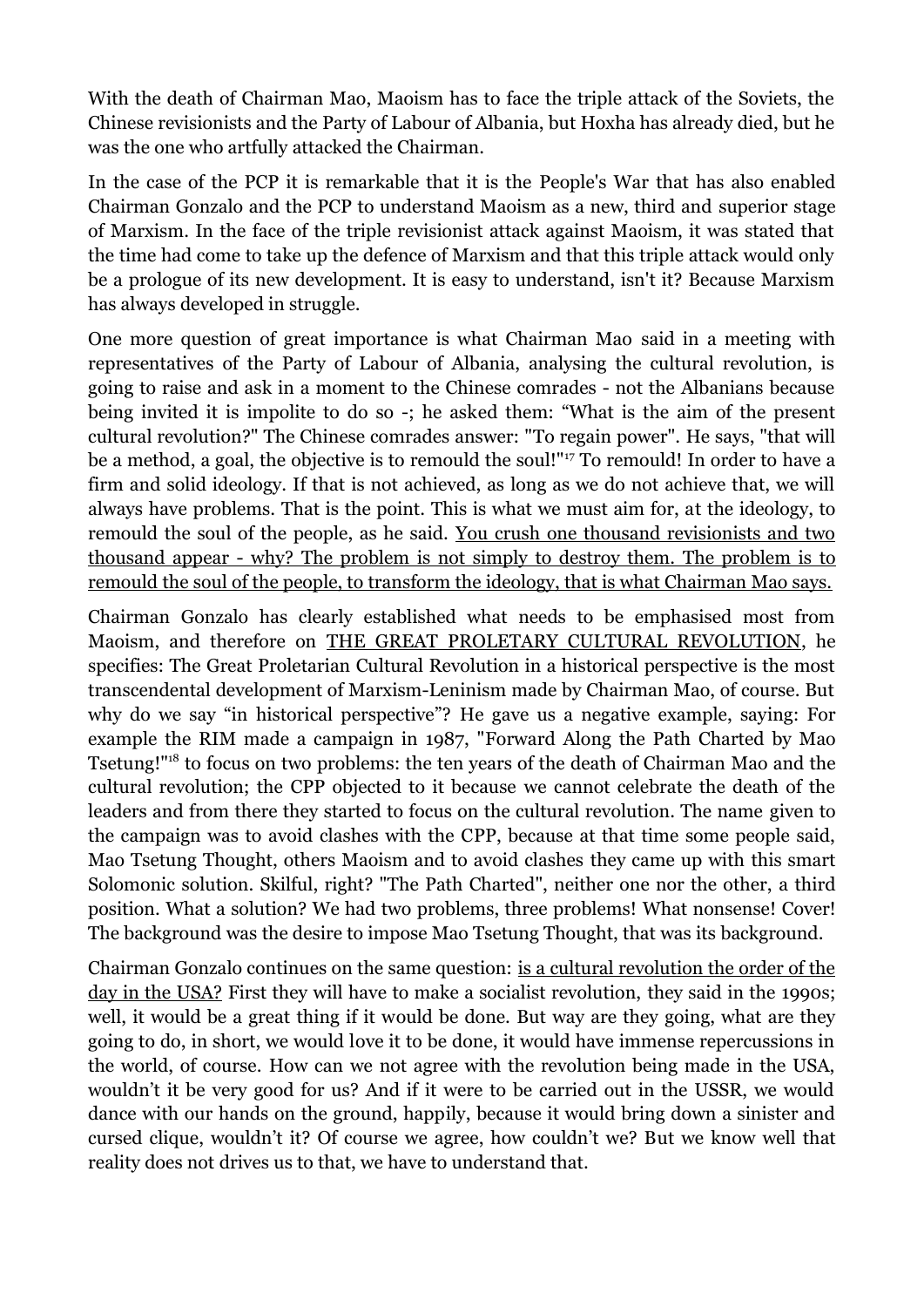The cultural revolution is not the order of the day; it is the problem of defining our ideology: whether it is Maoism or what it is? There were opposition in RIM against the definition of Maoism by Chairman Gonzalo. There is one definition by the CPP and two against, some saying Mao Tsetung Thought and others simply Marxism-Leninism. Chairman Gonzalo categorically states that the democratic revolution is on the agenda; the socialist and mainly the democratic revolution because of the weight of the masses in the history. That is why we say "**The Great Proletarian Cultural Revolution in a historical perspective is the most transcendental development**" <sup>19</sup>. It is already done, of course, but it is not something we need at this moment. Today, we already have it, we know what we have to do when the opportunity arrives.

The proletarian cultural revolution: "**it is the solution to the great pending problem** of the continuation of the revolution under the proletarian dictatorship<sup>"20</sup> Yes, the pending problem is already solved because if it would not be solved then we would have been unarmed in the face of peaceful restoration. Chairman Mao, years before, had already told us: "**We know how to take power with weapons, nobody takes it away from us with weapons, but we do not know how to conjure up restoration, we do not know how to prevent capitalism from dominating again, from usurping the leadership of the Party, we do not know that**"; well, we know that, he has already solved it. This does not mean that we do not have to deal with restoration and counter-restoration; we hope that the historical perspective will allow us to conjure it up in the end. This is possible, because if we started in 1971, from the last century, in 2071, we are already more than 100 years old, then the power of the class has to settle down, and it will settle down, in these coming decades it will settle down, and this is part of our work. But the question is already solved, comrades, the continuation is already there and this is a new problem with a transcendental perspective.

### "**constitutes a new stage in the development of the socialist revolution in our country, a deeper and more extensive stage**", as Chairman Mao said, "**a new stage in the development of the socialist revolution in our country, a deeper and more extensive stage.**" 21

The decision of the Communist Party of China expresses very clearly what the cultural revolution was looking for; it is concrete and they knew very well what it was about.

Two questions must be seen: "**1) The GPCR implies a landmark in the development of the proletarian dictatorship towards the proletariat's securing political power**" <sup>22</sup> How is it concreted? By the Revolution Committees. Yes, it is a development of how to develop more, to advance the dictatorship of the proletariat, because in the proletarian cultural revolution it was not the order of the day to make the People's Commune, as Avakian believes, who is trying to imply that the Chairman prevented Chang Chung-chao from making the Commune. That is infamy regarding Chairman Mao Tsetung. The People's Commune was intended to be set up in the 1950s in Shanghai and it was set up, but it did not last. It failed because the time was not matured; when the proletarian cultural revolution, in Shanghai, returned to the same, comrade Chang Chung-chao - and this is not a demerit for him, he is not Chairman Mao Tsetung, it does not take away his great condition of a revolutionary and that he did not kneel, it is an honour -, but the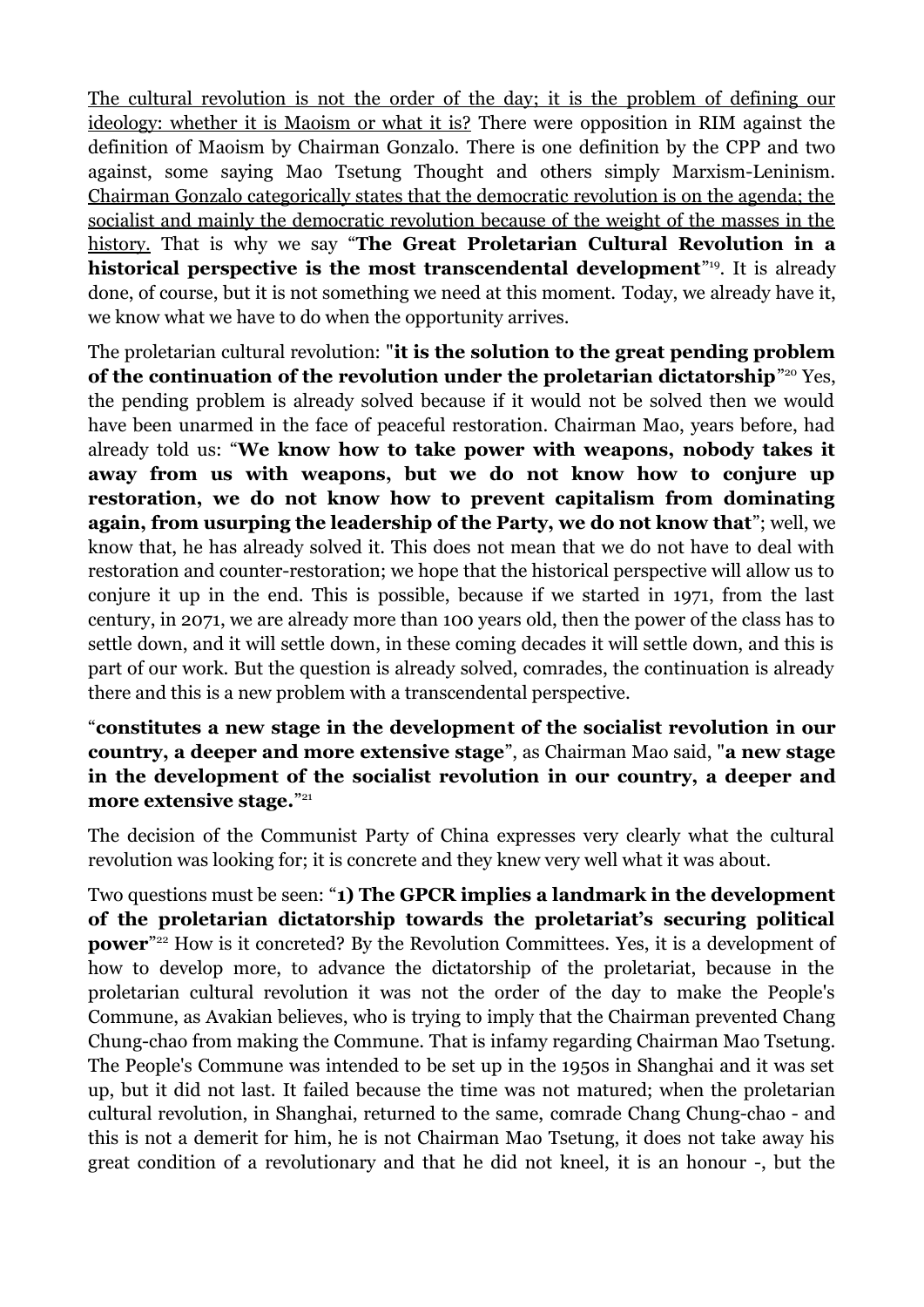comrade, as well as Wuan Jung-wen, raised the Commune, but the Commune was not mature and the key problem that was not mature was the leadership of Party.

Another question of definition is, that revolution, is the main trend of history. Yes it is the main tendency in the world, historically and politically. That is what we must emphasise, it is not just the historical perspective but it is political, it is already the order of the day. That is to say, and that is why we must struggle. This is combined with the 50 to 100 years. But why did Chairman Mao put forward a masterful calculation: 50 to 100 years? Because in that period imperialism and reaction must be wiped off the face of the earth and therefore is the world revolution. It is "the period that is opening of struggle against the US imperialism and the Soviet social-imperialism, paper tigers disputing the world hegemony", of course, another key question of Chairman Mao. It is well combined, the military principle is well combined: world revolution, trend, weight of the masses, 50 to 100 years, period; it is specifying and that is masterly, comrades, it is regrettable that it is not seen like that. Hegemons, of course, are two; there are two that can develop or unfold a world war - Yankee imperialism or Soviet social-imperialism - paper tigers, says Chairman Mao. We should not fear them, they can be pierced, he has taught, it is a quote from Chairman Mao how to oppose atomic war: "**first we must condemn it and then prepare in advance to oppose it with People's War".** Everything is in line with what Chairman Mao has proposed.

Now, says Chairman Gonzalo, let's look at the question of the oppressed nations. Are they or are they not the ones that host the immense masses of the Earth? Two thirds or seventy percent, immense masses, more quantity, less quantity. After all, that is not the problem because some situations can change, yes, because the revolution is not straight, it is in zigzags, but that does not deny that the oppressed nations have the immense mass of the Earth. Moreover, the growth of the masses is immensely greater than the increase of the oppressors in the oppressing nations, of the oppressing countries, of the imperialisms, even considering that they themselves oppress their own peoples. It is enough to see the growth rates, which are approximately 70% of the new children born in the backward world and this will continue to increase more and more. It is a good time, of course, because the weight of the masses has started to be expressed more and more in history and this is fundamental. If the masses make history and this is a very great truth, then the weight of the masses will decide the revolution in the world. This weight, where is it? In the oppressed nations. There is not much to discuss there, since this are material realities, facts; closing one's eyes is foolishness.

In conclusion, in the celebration of the international proletariat and the peoples of the world for the 200th anniversary of the birth of the great Frederick Engels, let us remember what was said by this genius co-founder of the scientific doctrine of the proletariat: that "**only from the position of the proletariat can the contemporary world be understood**". But, to understand it means the need to transform it with revolutionary war, with People's War that can only be led by a Communist Party and nobody else but a Communist Party. To lead it, not to do it, because it is done by the masses. As Chairman Gonzalo teaches, applying the People's War, this leads us to understand more and more, seeing our own history, how this mass, when it is orphaned by the Party, wanders around groping, incessantly fighting, but pouring its blood because it has never ever stopped doing it and will do it. The masses are the masses. But we know that without a Party all this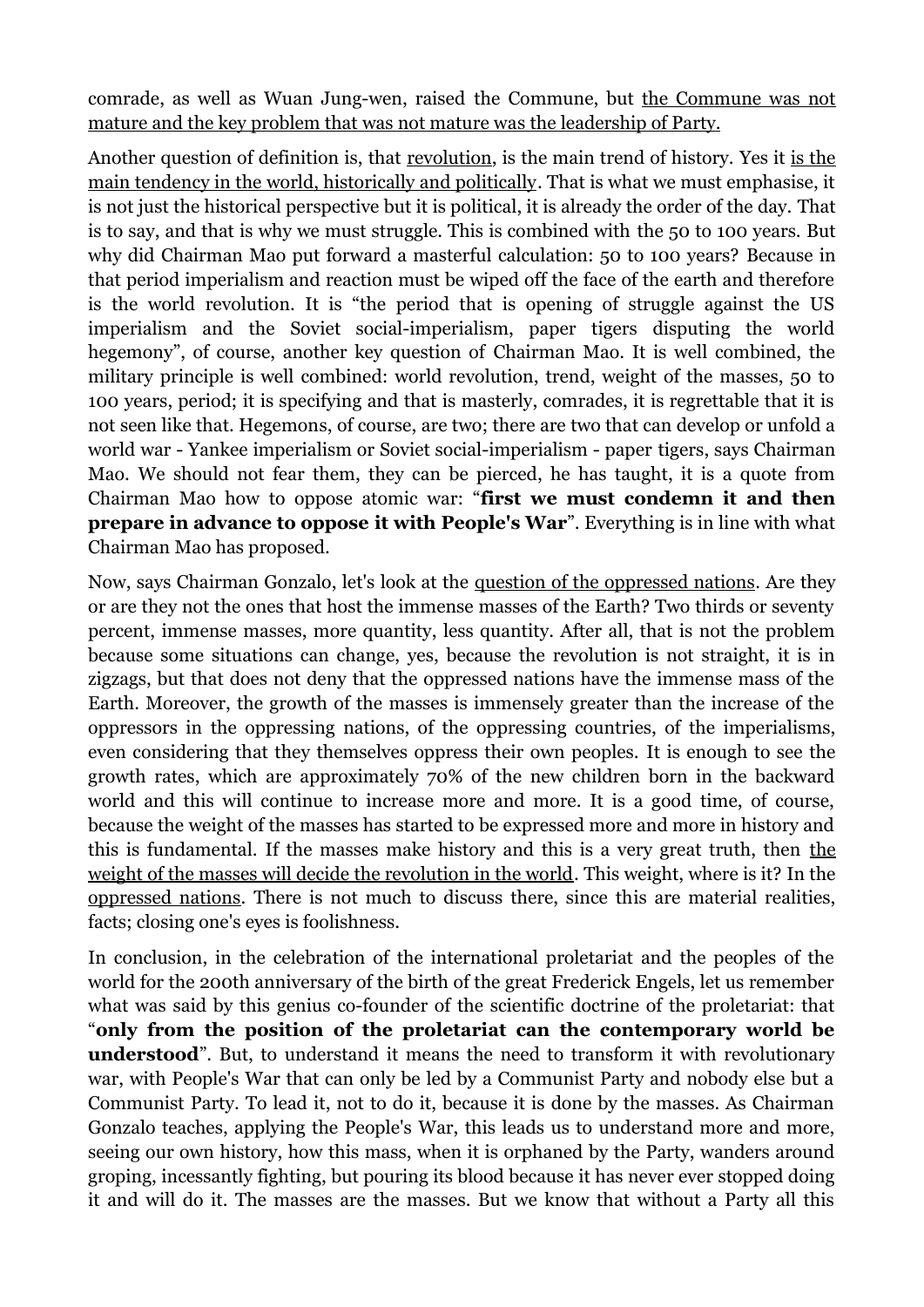struggle of the masses, of the people and of the glorious international proletariat of which we are a part and the Peruvian proletariat is also a part, without the Communist Party, without this axis, without this factor that energizes, that leads, that guides, nothing will be done. Everything will be despicable, a house of cards, will collapse, because if the masses have the strength, we have the direction. That is why the Party is the axis of everything. Therefore, it is necessary to embody more Marxism-Leninism-Maoism, mainly Maoism, in order to reconstitute the Communist Parties and to start the People's War, because it is clear that the Party is the light that tears the shadows. The masses are the force, the sap that transforms and changes everything, generating the dawn forever.